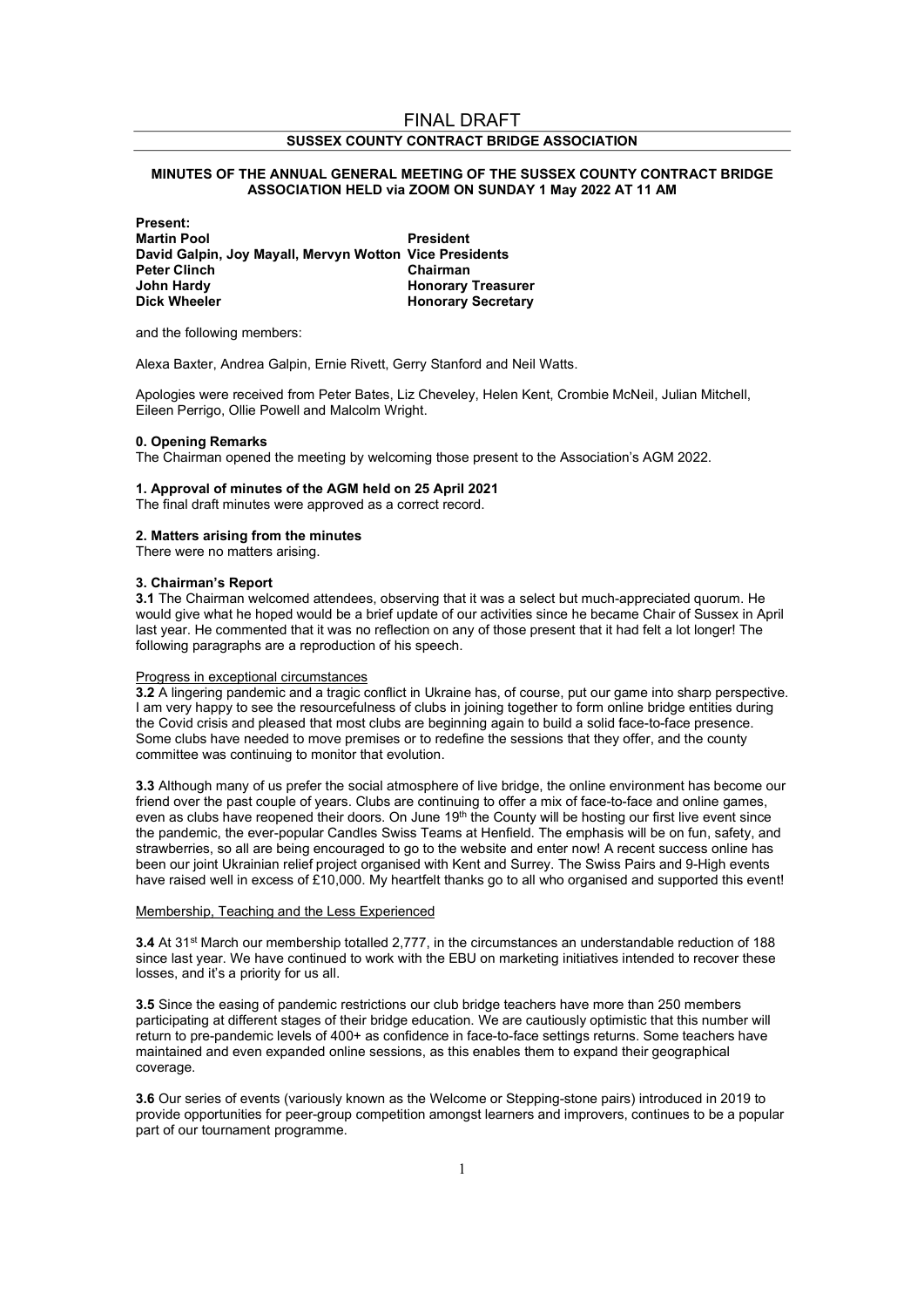## FINAL DRAFT

3.7 We continue to invest in projects that support junior bridge, particularly the three counties strategy agreed with Kent and Surrey. Another Junior Bridge Camp is scheduled for later in 2022, and we are working with a much more active team in EBED to promote a range of national junior events.

## County Finances.

3.8 I am pleased to report that tight financial management has continued with John Hardy's meticulous oversight. The development and delivery of online events at club and county level alongside the gradual recovery of club face-to-face sessions generated sufficient income to cover overheads in 2021 and continues to do so. Indeed, we have even able to subsidise some of our county events, producing pleasing increases in participation in both the Sussex Pairs and Championship Teams. The UMS rate remains at 7p for 2022-23, unchanged since 2012.

#### County Competitions and National Performance.

3.9 Our County teams performed creditably in 2021. We narrowly failed to qualify for the Tollemache final, and we also came second in the Southern Counties League, having led throughout the season. We also had finalists in Crockfords Cup, and second place in the National Pairs. At National level, Gunnar Hallberg and Oliver Powell both represented England, albeit at opposite ends of the age scale!

3.10 The 2022 Sussex Pairs was won by Andy Ryder and Mike Allen, who were also part of the winning 2021 Sussex League team (with David Dickson, Matt Read and Ian Swanson). The 2021 Championship Teams was won by Dave Franklin, Martin Pool, Gerry Stanford, Mick Carrington and Kamran Nadim. The 2021 Invitation Pairs went to Andrew Southwell and Richard Fedrick. This year's David Pavey winners were Robert Delacour and Pamela Duffield. Congratulations to them all.

### Those Who Have Moved On.

3.11 This year we lost May Langmaid, one of our best-loved Vice-presidents, and someone who gave enormously over the years to bridge in Sussex. When I arrived in the mid-1980s, May was already longestablished as the organiser of the Invitation Pairs, which she ran with charm and efficiency. I went to a memorial service for May in Ditchling a few weeks ago, and it was enormously well-attended by family and many players from the West Sussex club.

3.12 I would also like to pay a tribute to Peter Bates, who has decided to stand down from the Management Committee after a lifetime of dedication to the County. Peter spearheaded the Henfield Candles Swiss Teams, making it the most popular Swiss Teams in Sussex. He also contributed heavily to Schools Bridge, organised the Sussex Individual for years, and was an EBU shareholder representing Sussex views to the EBU board.

#### Thanks

3.13 Finally, I would like to offer an enormous THANK YOU to the County Officers whose collective experience has helped me immeasurably and kept me more-or-less on the straight and narrow for the year. Thank you, Martin, Dick, Joy and John. My thanks also go to all the members of the Tournament Committee and Management Committee, to Chris Jepson and the Selection Committee, to William Bourne for his commitment to youth bridge, to Eddie Williams for his help with directing, to Mervyn Wotton for his superhuman dedication to the website and to all the Tournament Organisers who have kept the Sussex ball rolling through this difficult time.

#### 4. Honorary Treasurer's Report

4.1 Adoption of the Examined Annual Accounts. The Honorary Treasurer had circulated his annual report highlighting:

- In another unprecedented year, the County has had a successful year financially, in spite of a continued reduction in its main sources of income - UMS income and income from tournaments. This was achieved as it was matched by a significant reduction in expenses.
- The income and expenditure account for the year ended 31<sup>st</sup> December 2021 reveals a surplus of £2,982 compared with a surplus in 2020 of £2,098. UMS income of £5,436 was 39% up on last year's total of £3,916, reflecting the gradual opening up of clubs for face to face bridge. This is still well below the 2019 total of £7,470.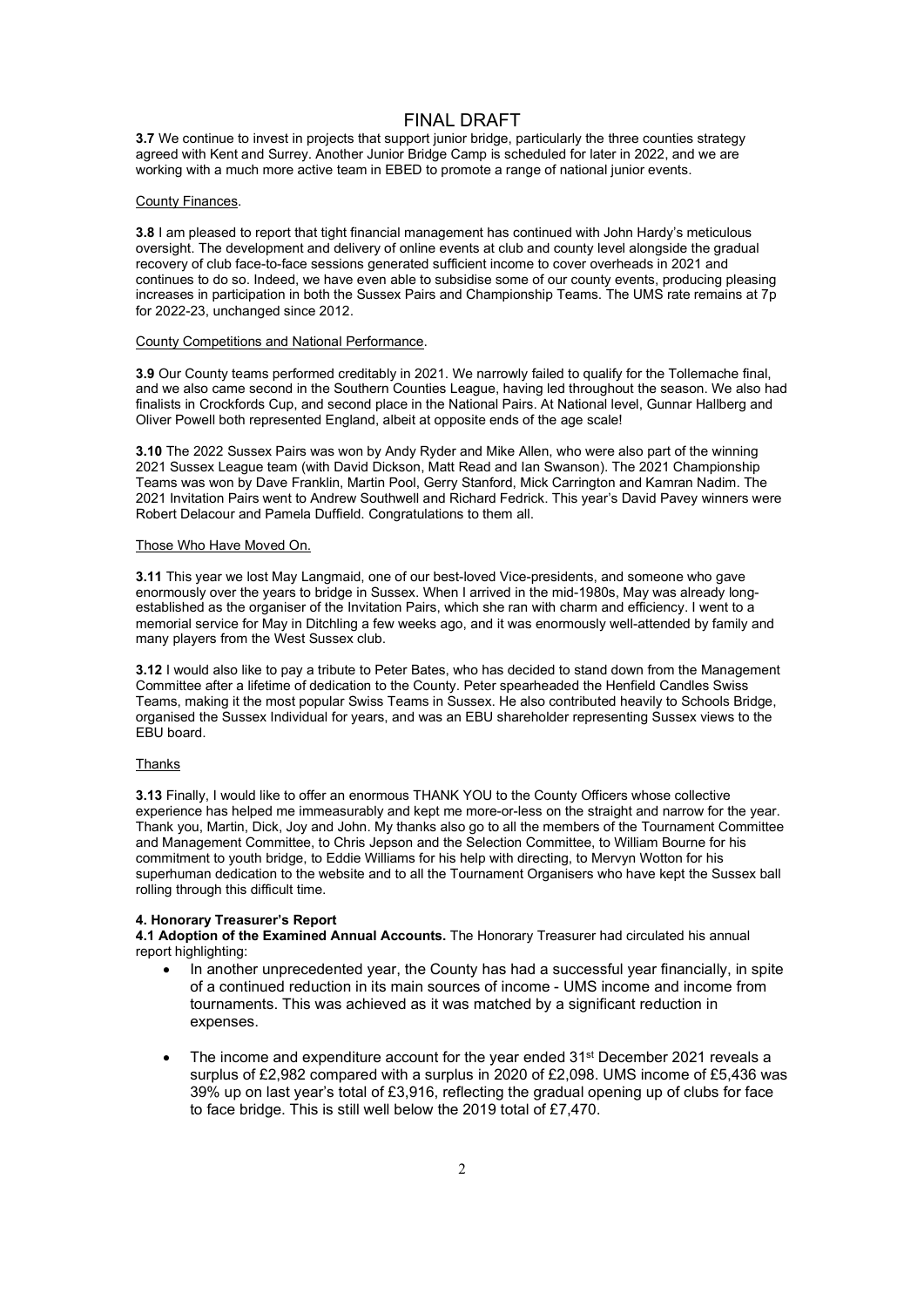# FINAL DRAFT

- The surplus on congresses and events at £1,417 was down by 41% on the 2020 total of £2,391 reflecting the absence of several face to face events held in 2020 pre-lockdown (charity SIMS, New Year Swiss teams, David Pavey) and well below the total for 2019 of £4,412. With the continued uncertainty over the holding of face to face tournaments, only a relatively modest increase in income from tournaments is expected for 2022.
- The Junior Bridge Camp was held in 2021 with an encouraging number of participants. As anticipated, there was a deficit of nearly £2,000 on the event, of which the Sussex share was £950. This was covered by a transfer from funds reserved for youth bridge activities with the balance of these funds now standing at £5,705.
- Overheads totalled £3,873 compared with a total in 2020 of £5,174. With the exception of charitable donations – nil in 2021 because of the absence of a charity SIMS event, total overheads were similar to those of 2020, and significantly down on the total for 2019 of £10,539 (which included year book costs of nearly £3,000). Overall, overheads have reduced in most areas, reflecting reduced activity as a result of lockdown.
- Total cash/bank balances at 31st December 2021 were £46,759 compared to £42,124 at 31st December 2020. The balance on the general fund increased from £40,579 at the end of 2020 to £43,561 at 31st December 2021.
- Going forward, the SCCBA will be facing numerous challenges, the main one being to ensure that the reduction in our main sources of income are matched by a continued reduction in our overheads. In addition, certain affiliated clubs may require financial assistance to remain viable until all are comfortable returning to face to face bridge. However, the SCCBA remains financially sound and has the resources to assist affiliated clubs as required. As approval was given at the EGM in 2018 for an increase in the UMS county charge, from 7p to 8p for 2019/20 or in a subsequent year, the County can quickly arrange for an increase in income to cover such potential increases in expenditure. There is currently no plan to apply this increase.

The accounts had been examined by the county's independent examiner, Ronald James, and he had been content to certify them. At the Management Committee meeting on 11 February, members had also approved the accounts unanimously. The Honorary Treasurer invited questions. None were forthcoming and Ernie Rivett proposed adoption, seconded by Martin Pool. By show of hands this was approved unanimously.

4.2 Appointment of Independent Examiner. The Honorary Treasurer announced that Ronald James had agreed to be nominated for re-appointment as the independent examiner who would certify the County's accounts for a further year. Joy Mayall proposed and Neil Watts seconded and by show of hands Members present approved this appointment unanimously.

#### 4.3 Approval of membership T&C

The draft membership terms and conditions for 2022/23 had been circulated to Members present. The Honorary Treasurer indicated that there was no change from those in the previous year. By show of hands Members present approved these T&C unanimously.

### 5. Election of Officers

The Honorary Secretary referred to the summary of nominations circulated to attendees. As there was only one nomination for each of three posts and no nomination for the fourth, he invited the meeting to approve the three nominations. Ernie Rivett proposed and Alexa Baxter seconded. By show of hands Members present approved the following appointments unanimously:

| Chairman                  | <b>Peter Clinch</b> |
|---------------------------|---------------------|
| <b>Honorary Treasurer</b> | John Hardy          |
| <b>Honorary Secretary</b> | <b>Dick Wheeler</b> |

## 6. Election of a Maximum of Ten Committee Members

The Honorary Secretary reported that there were only eight nominations for the maximum of number (10) of posts allowed by the constitution and he invited members present to agree to the election of those nominated. David Galpin proposed and Andrea Galpin seconded. By show of hands Members present approved the following appointments unanimously.